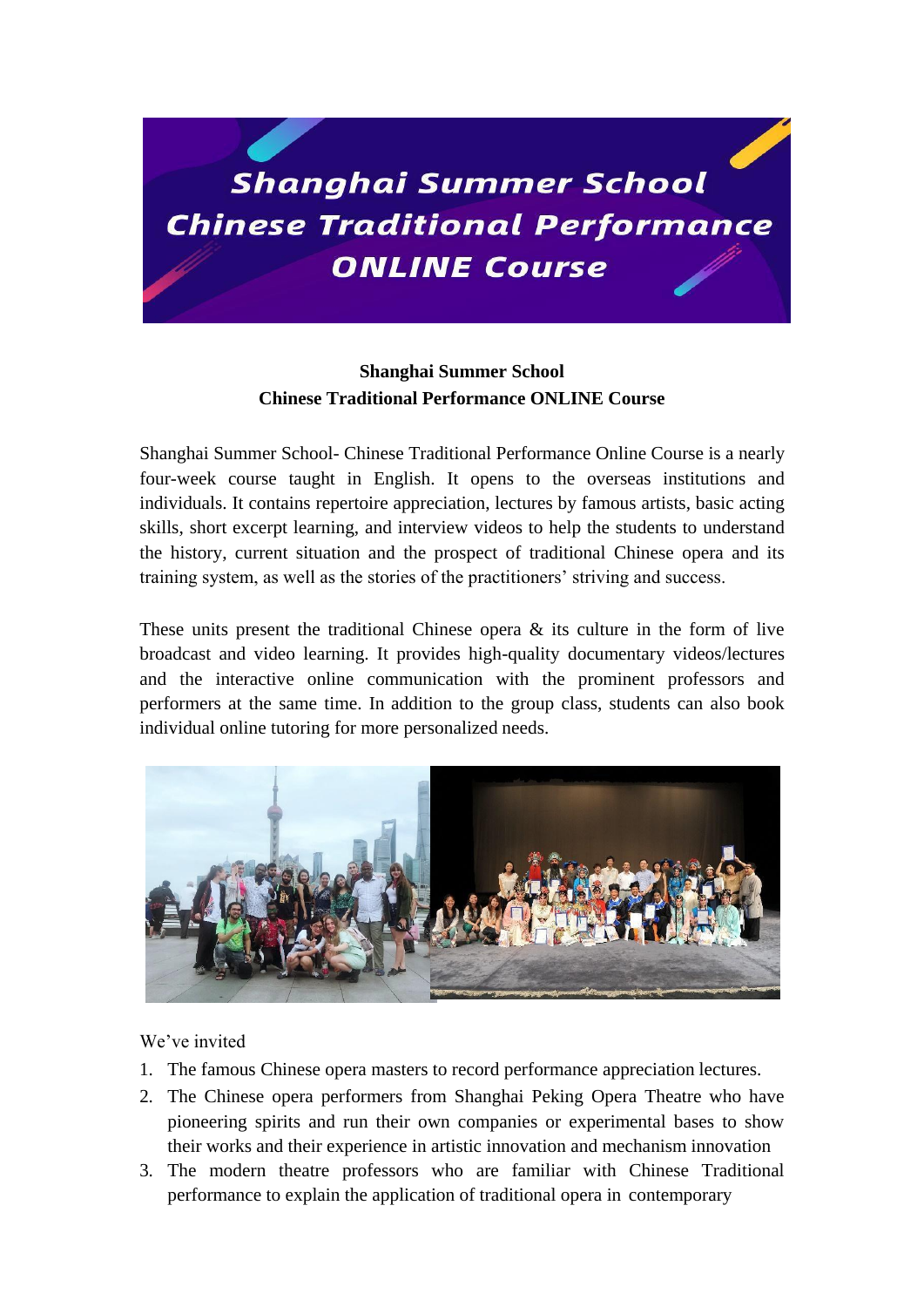productions

4. The Chinese Opera teachers to guide the theory learning and practice of the movements, performances, character interactions, music, make-up and costumes.



These institutes and companies are on the list of interview and shooting to demonstrate the inheritance and development of the contemporary Chinese opera: *Shanghai Chinese Opera School, Chinese Opera College, Shanghai Peking Opera Theatre, Shi Yihong's Hong Yimei Cultural Communication Co., Ltd., Wang Peiyu'sYuyin Pavilion and other institutions*, etc.

After the students complete all the units online, the Shanghai Theatre Academy will assess the students through performance presentations, written tests, and oral presentations.



### **Course Schedule :**

June 18– July 9, 2022 Chinese opera practice: 16 lessons Chinese Opera Lectures and workshops: 13 lessons Individual tutorials are available during week days.

#### **Assessment:**

The attendance rate over 90% is required for the program. At the end of the program,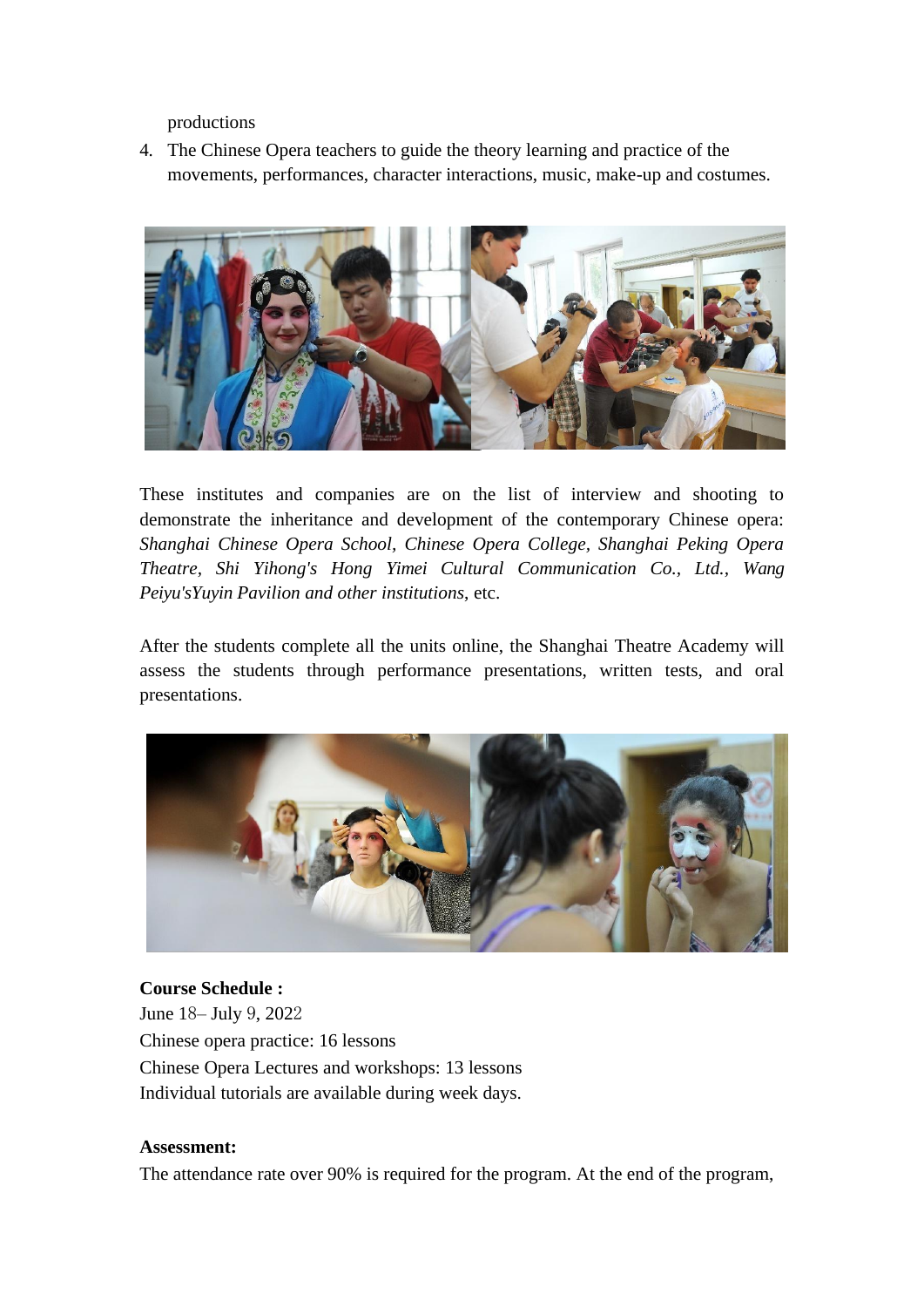the students will be assessed through performance presentations, written tests, and oral presentations. The certificate of completion will be issued on passing the assessment and getting the required attendance rate.





## **Expense:**

No tuition fees required for the selected students.

## **Requirements:**

1. Foreigners between18-45 years old. University students preferred.

2. Those interested in Chinese culture, and willing to learn China opera. Priority is given to the students focusing on Chinese studies or with performance background. 3. Students from non-English speaking country should be able to communicate in English fluently.

**Application Deadline: May** 30**th, 202**2 **Get the application form via Email: [sta\\_international@163.com](mailto:sta_international@163.com)**